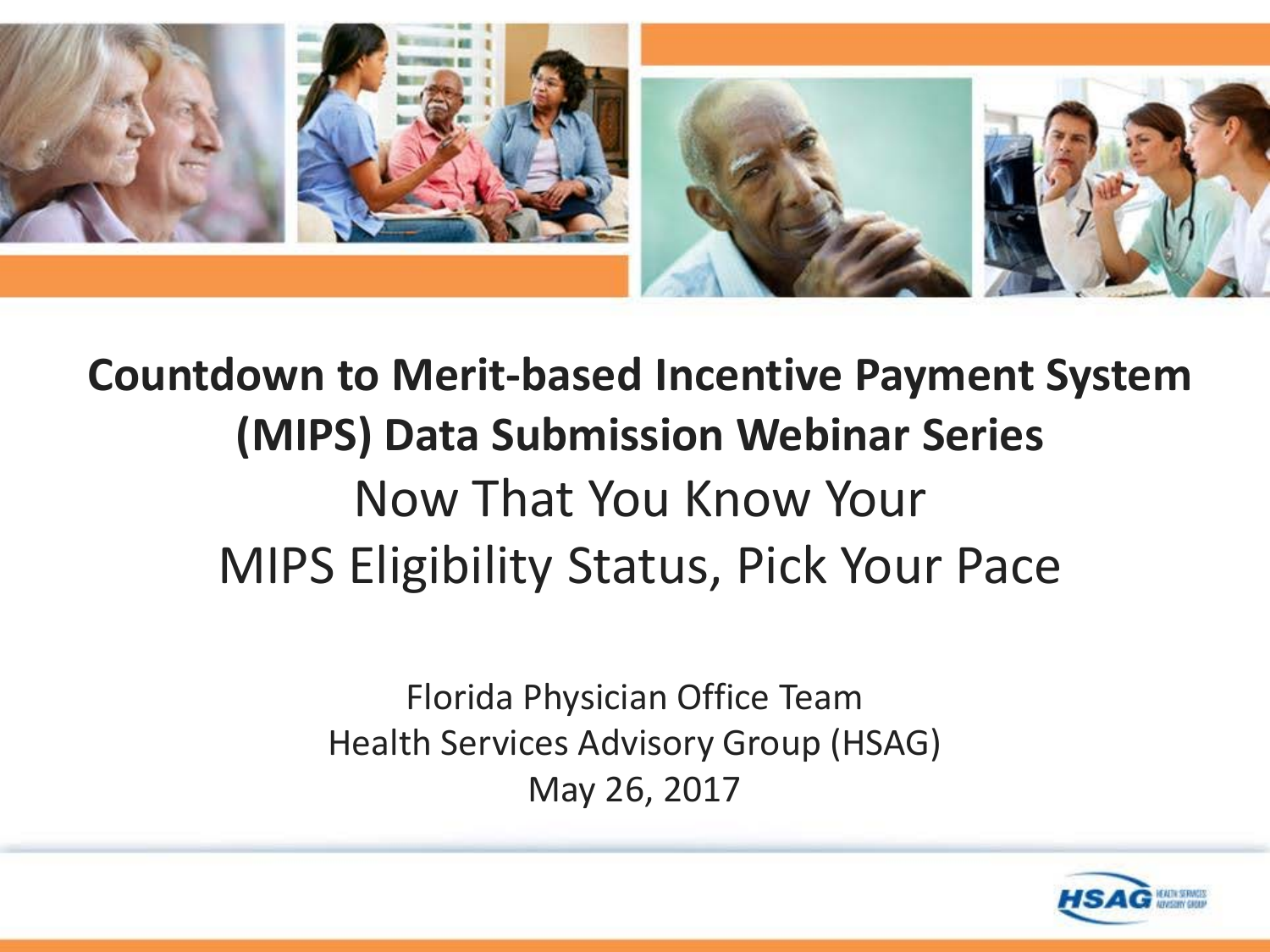### HSAG Florida Physician Office Team



**Diane Chronis, BS, RN, CMUP** *Director, Physician Office Quality*







**Karina Marin-Kobil, HCMBA** *Health Informatics Specialist*

**Marina Vasilakis** *Project Coordinator*

**Rachel Oertel, MA** *Quality Improvement Specialist*

Photo

Coming

Soon

**Betty Wimbley, MPM, BSCS** *Quality Improvement Specialist*

> **Nina Rose** *Project Coordinator*

Photo

Coming Soon



**Christine Lalios Kuykendall, RHIA, CPHQ, IM** *Quality Improvement Specialist*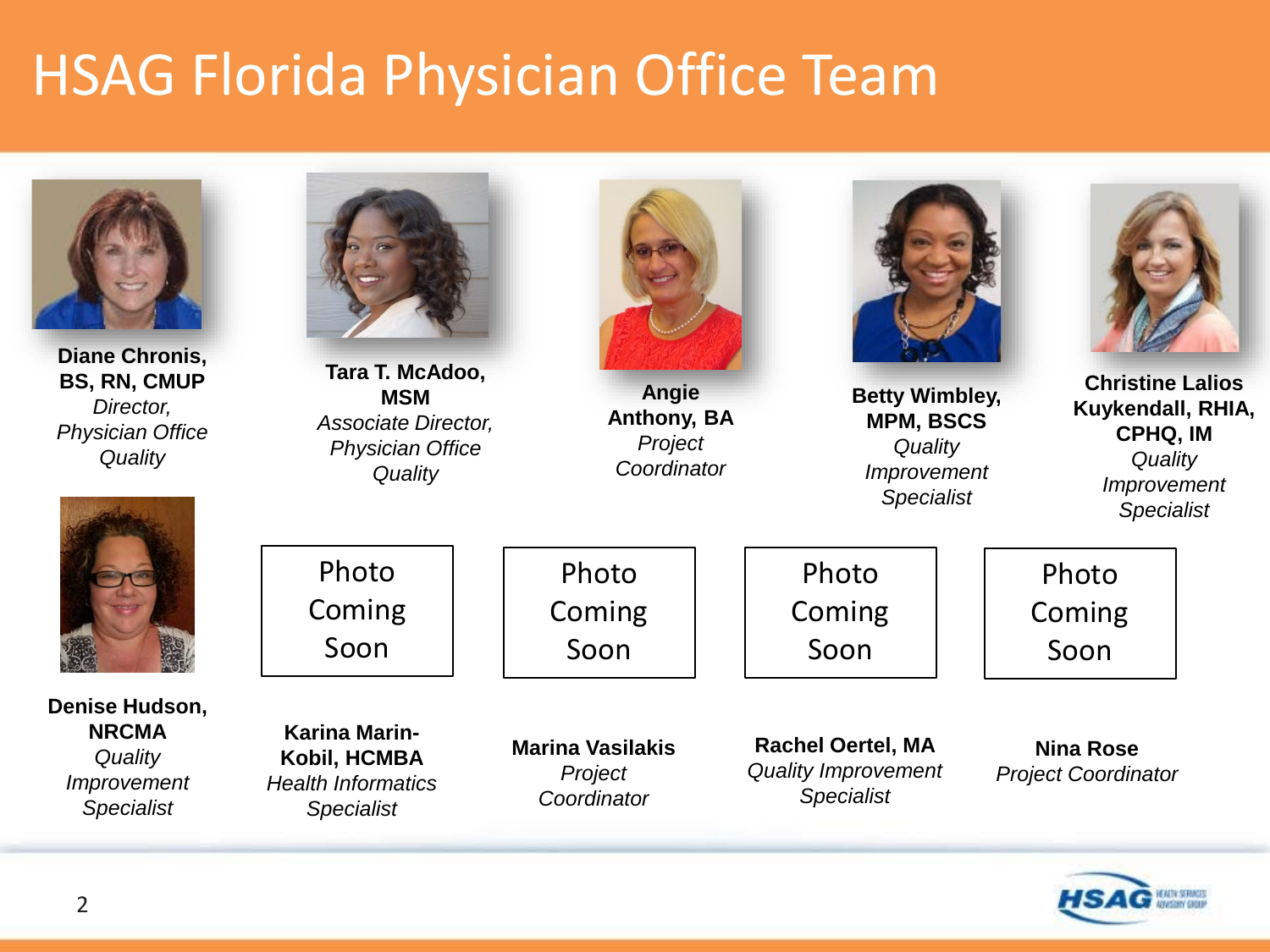#### Acronyms in the Presentation

- **APM:** Alternative Payment Model
- **CMS:** Centers for Medicare & Medicaid Services
- **EC:** Eligible Clinician
- **MACRA:** Medicare Access and CHIP\* Reauthorization Act of 2015
- **MIPS:** Merit-based Incentive Payment System
- **PTN:** Practice Transformation Network
- **QIN-QIO:** Quality Innovation Network–Quality Improvement Organization
- **QPP:** Quality Payment Program
- **SAN:** Support and Alignment Networks
- **SURS:** Small, Underserved and Rural Support

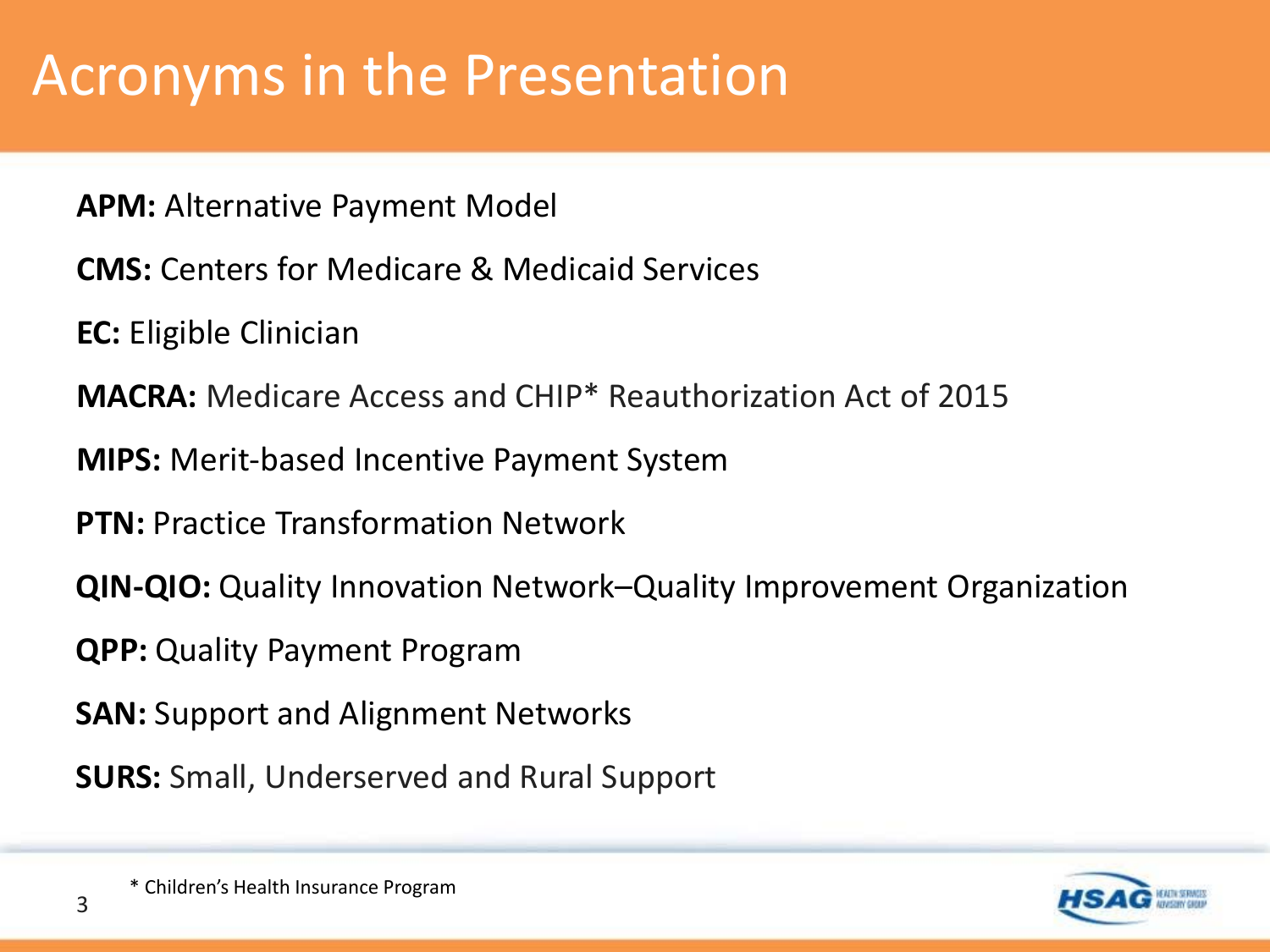#### Agenda

- Today's topics
	- Now that you know your MIPS eligibility status, pick your pace
	- Upcoming events

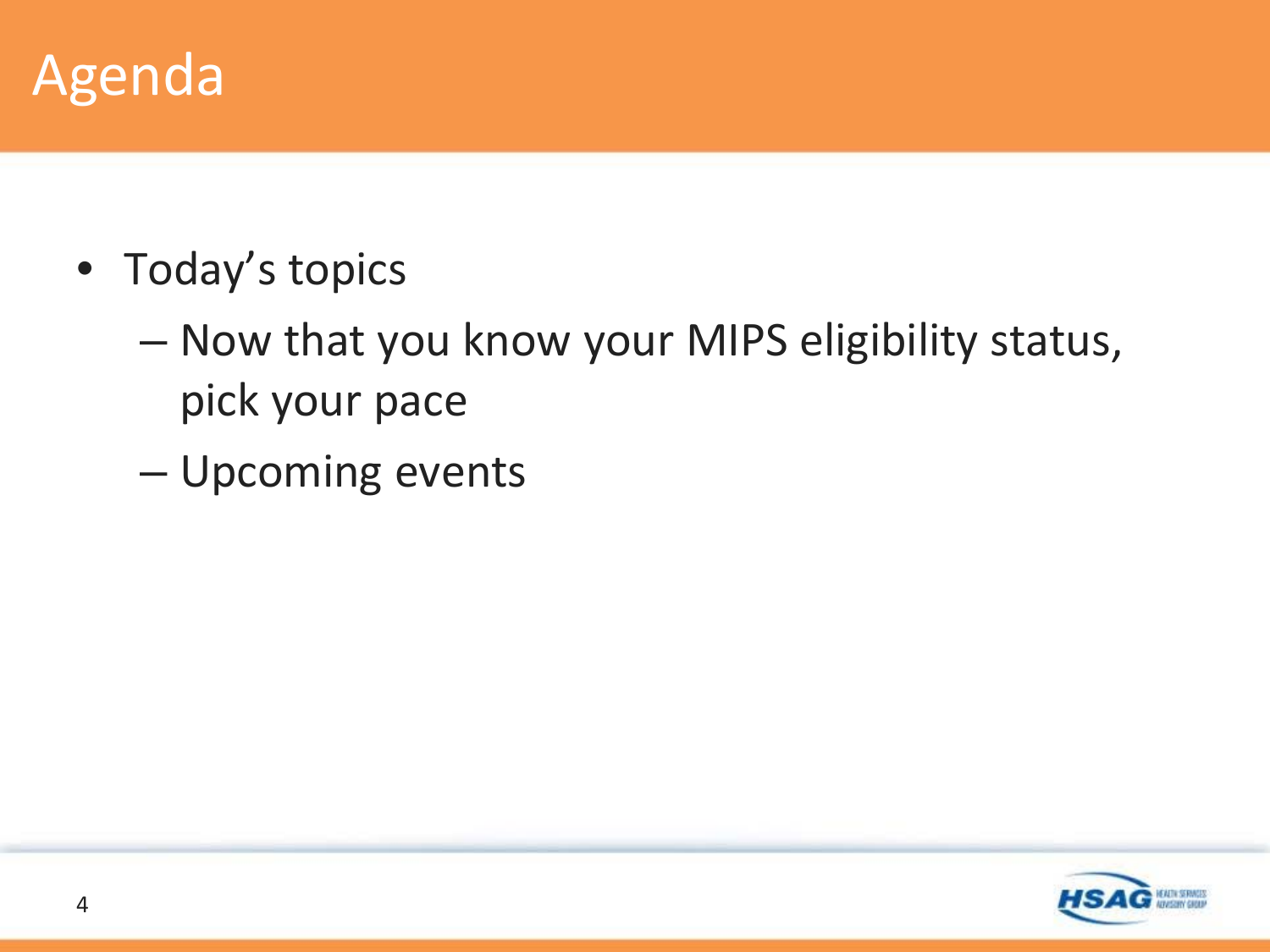

# Now That You Know Your MIPS Eligibility Status, Pick Your Pace

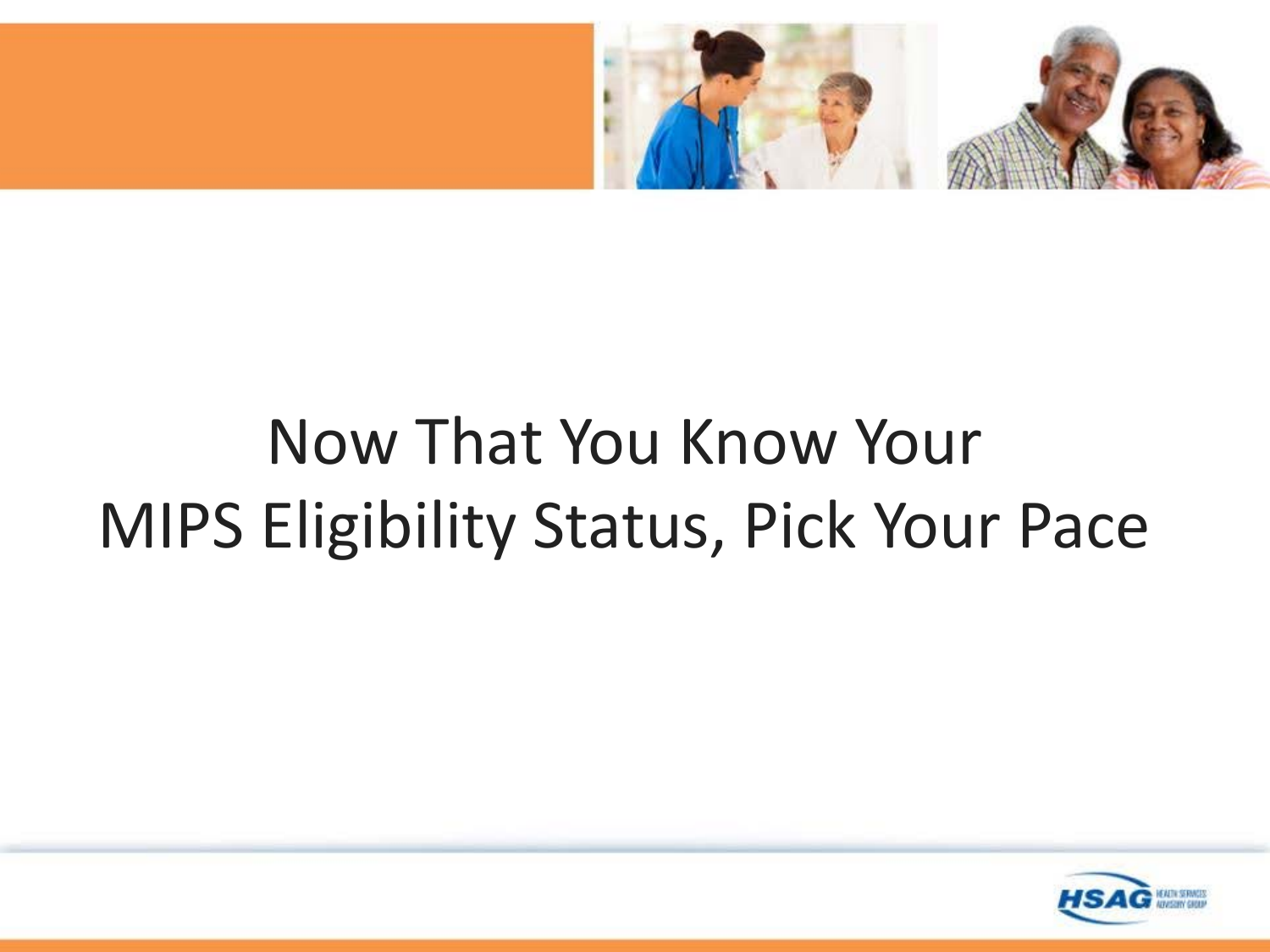### Eligible Clinicians

Clinicians billing more than \$30,000 a year in Medicare Part B allowed charges **AND** providing care for more than 100 Medicare patients a year.



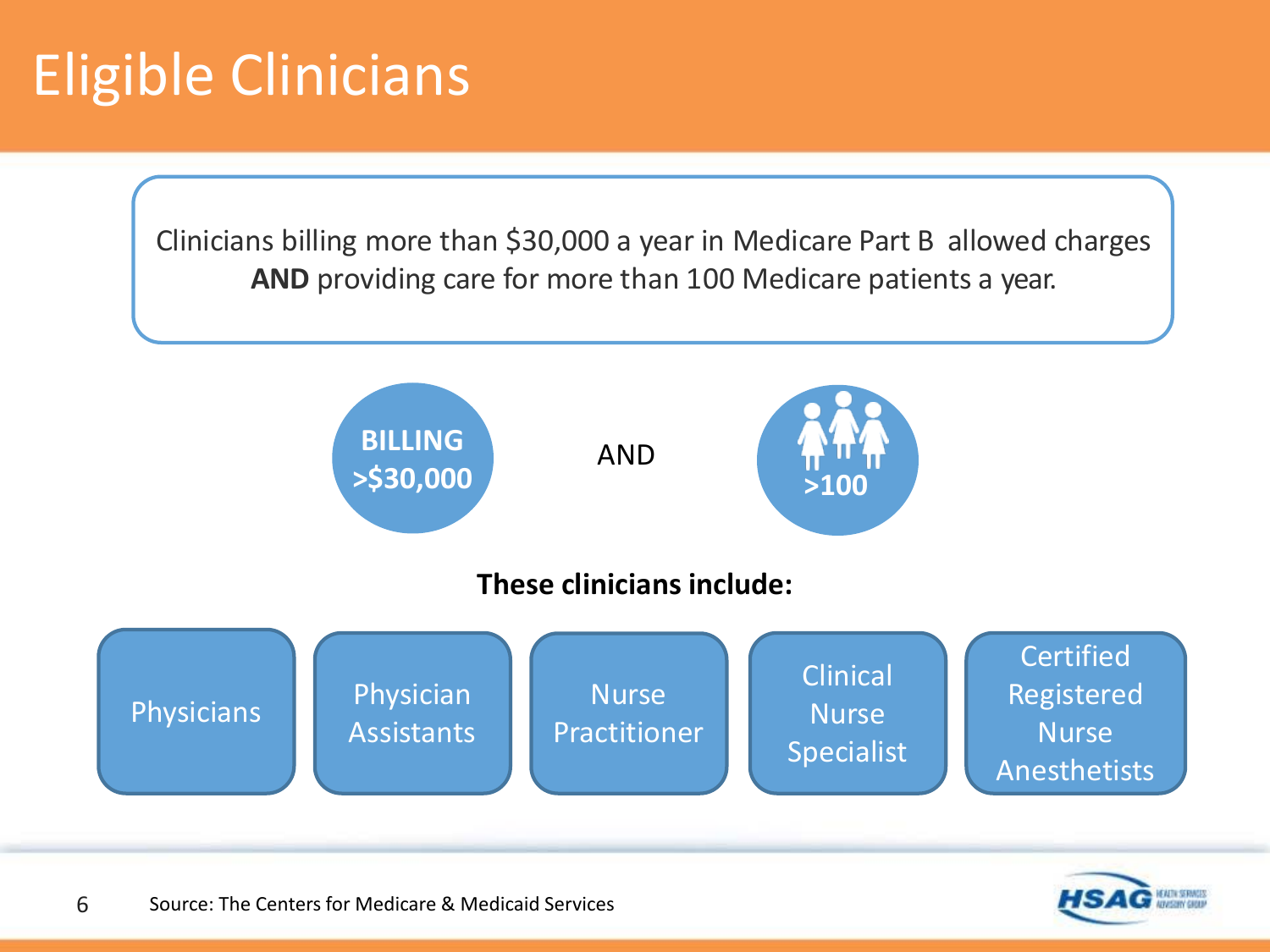### Eligibility Example



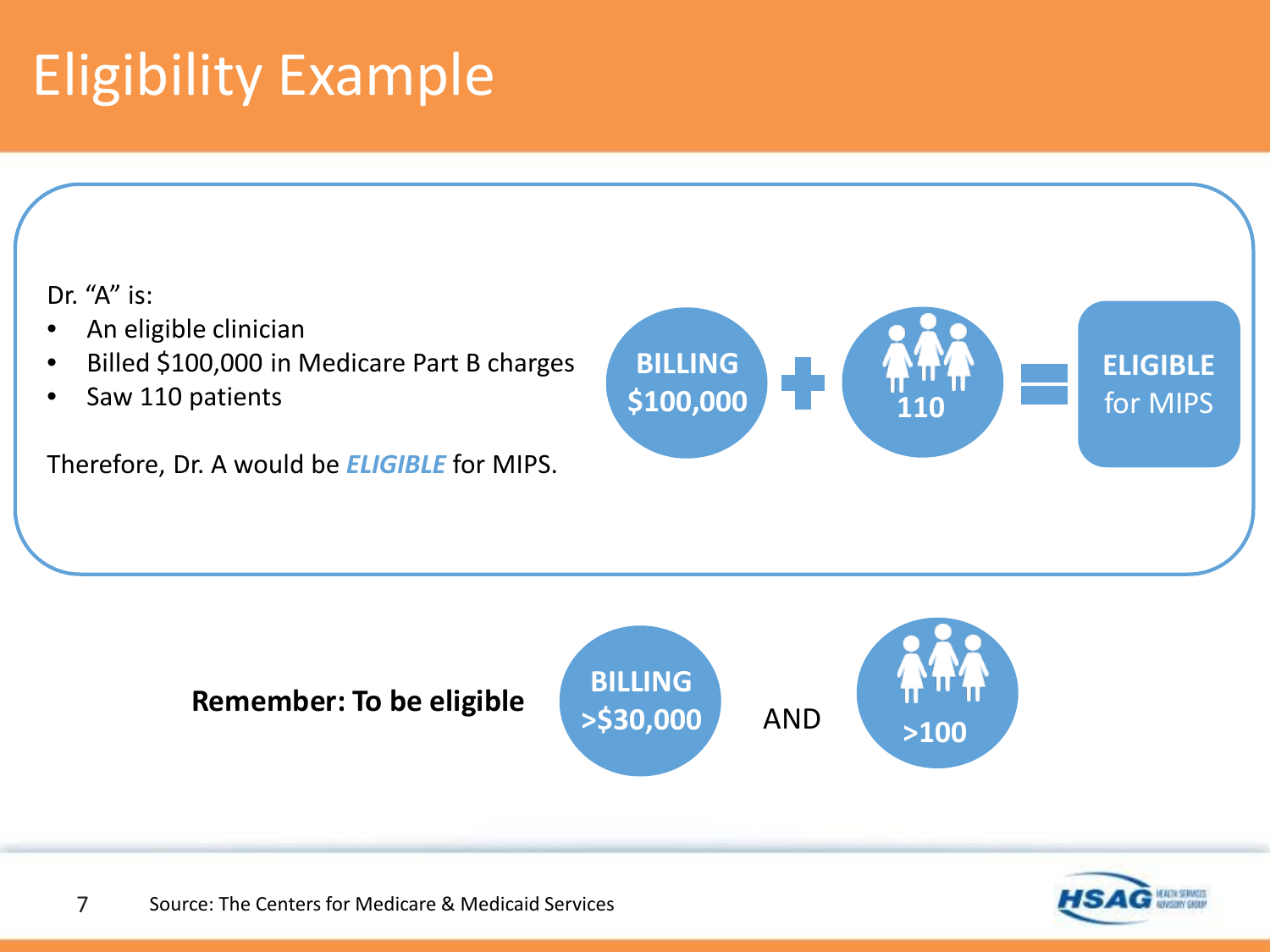### Who Is Exempt From MIPS?

#### **Clinicians who are:**

#### **Newly-enrolled in Medicare**

• Enrolled in Medicare for the first time during the performance period (exempt until following performance year)

**Below the lowvolume threshold**

- Medicare Part B allowed charges less than or equal to \$30,000 a year **OR**
- See 100 or fewer Medicare Part B patients a year

**Advanced APM**

**Significantly participating in Advanced APMs**

- Receive 25 percent of Medicare payments OR
- See 20 percent of Medicare patients through an Advanced APM

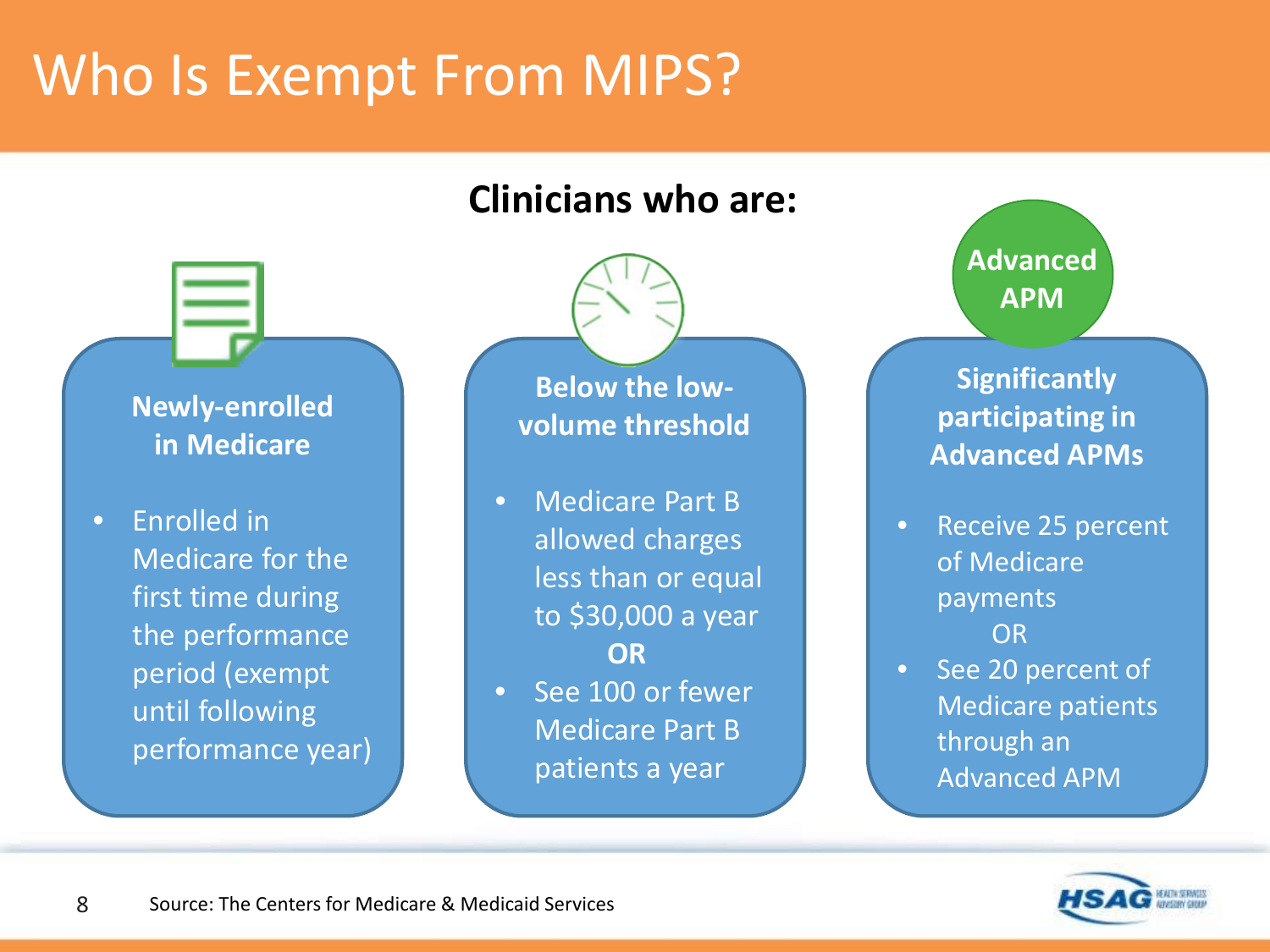#### Exempt Example

Dr. "B" is:

- An eligible clinician
- Billed \$100,000 in Medicare Part B charges
- Saw 80 patients

Therefore, Dr. B would be *EXEMPT* from **MIPS due to seeing less than 100 patients.** 





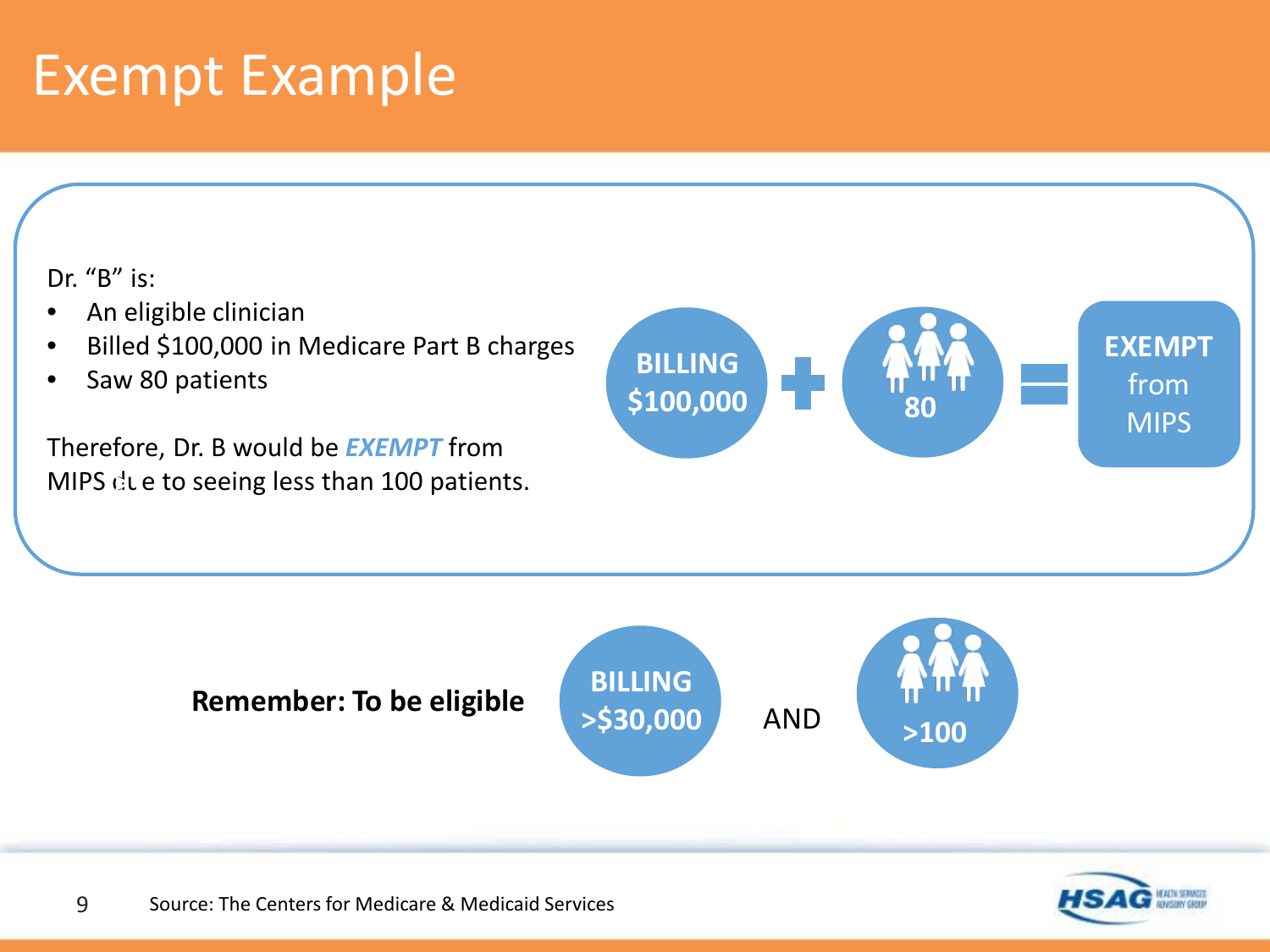- You may choose to voluntarily submit quality data to CMS to prepare for future participation, but you will not qualify for a payment adjustment based on your 2017 performance.
- This will help you hit the ground running when you are eligible for payment adjustments in the future.

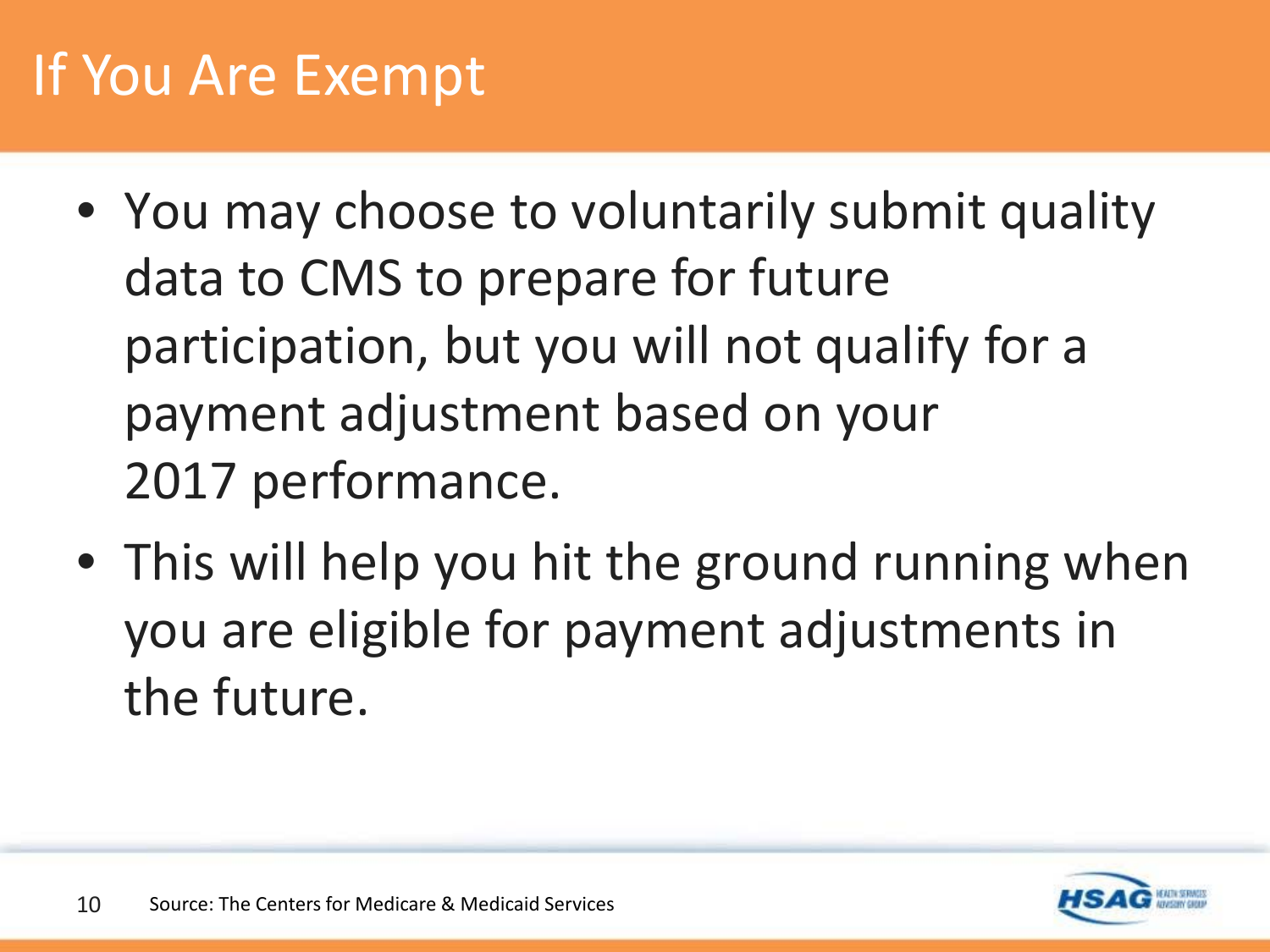## Eligibility for Clinicians in Specific Facilities

- Rural Health Clinics (RHC) and Federally Qualified Health Centers (FQHC)
	- ECs billing under the RHC or FQHC payment methodologies are not subject to the MIPS payment adjustment.

#### *However…*

– ECs providing other services and billing for those services under the Physician Fee Schedule (PFS) are required to participate in MIPS and are subject to a payment adjustment.



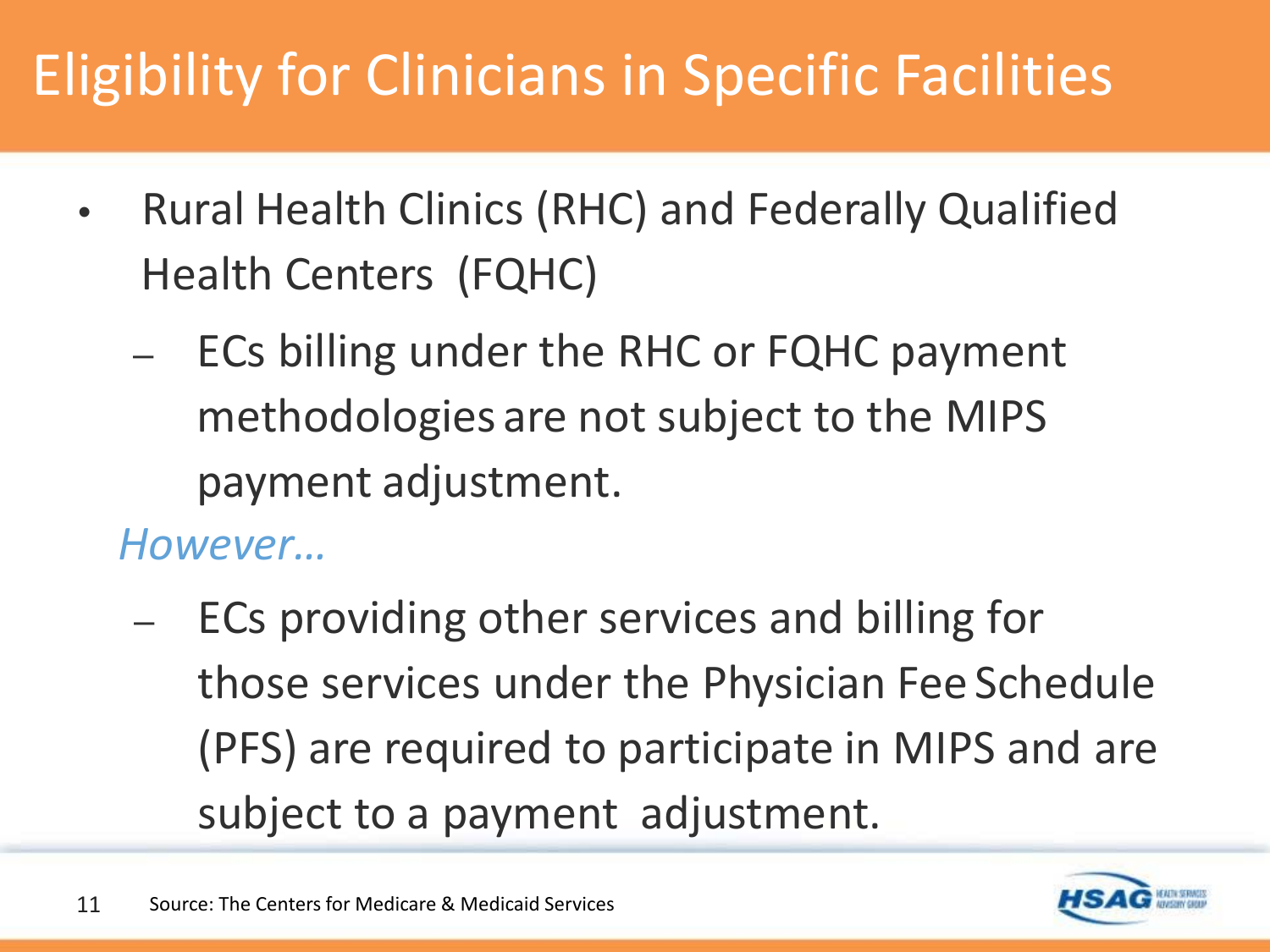## Eligibility for Clinicians in Specific Facilities (cont.)

#### Critical Access Hospitals (CAHs)

#### **For ECs practicing in Method I:**

1

- MIPS payment adjustment would apply to payments made for items and services that are Medicare Part B charges billed by the MIPS-ECs.
- Payment adjustment would not apply to the facility payment to the CAHitself.

**For ECs practicing in Method II (who assigned their billing rights to the CAH):**  2

• MIPS payment adjustment would apply to the Method II CAH payments.

**For ECs practicing in Method II (who have not assigned their rights to the CAH):** 3

• MIPS payment adjustment would apply similar to Method I CAHs.

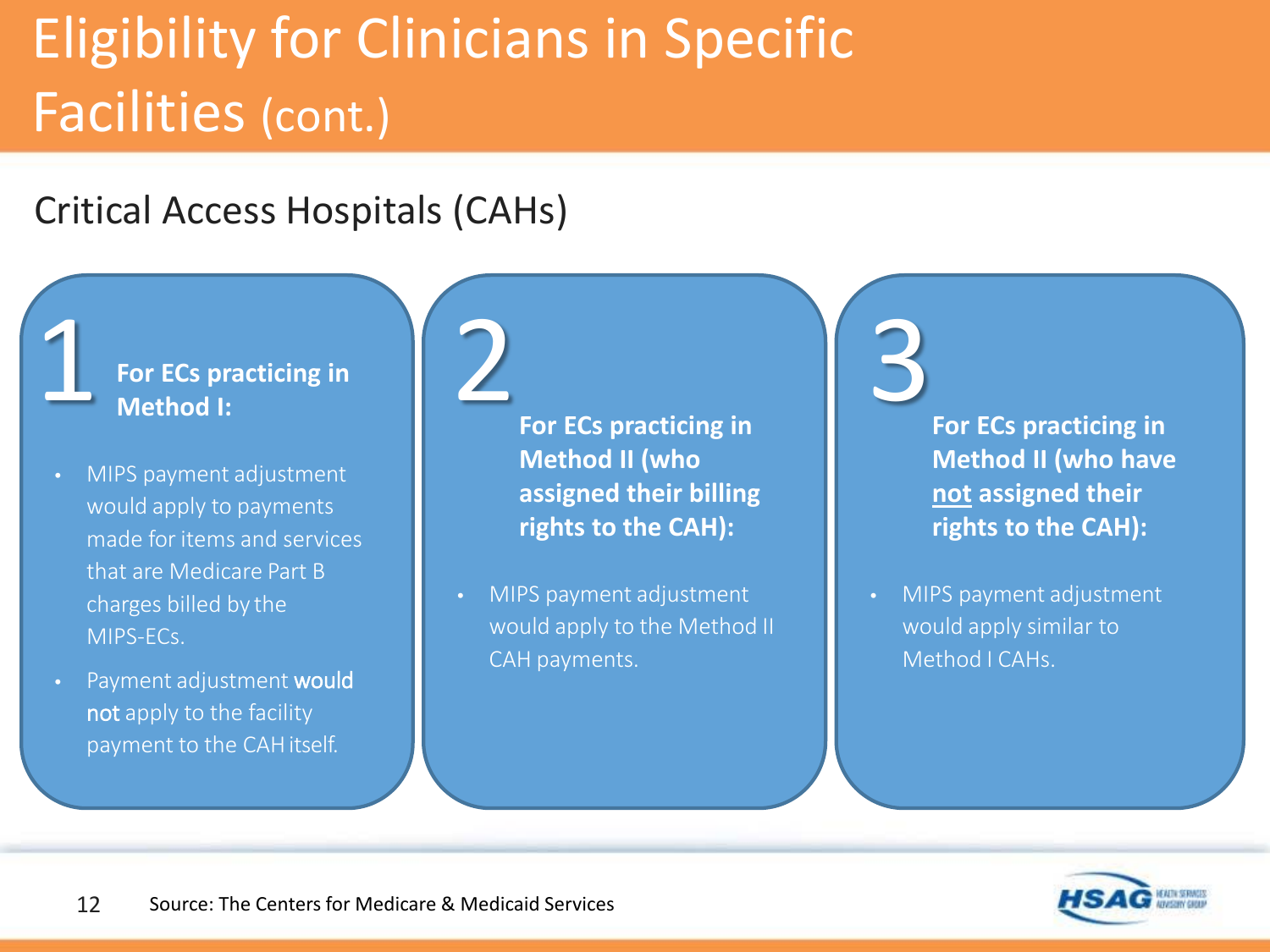## Eligibility for Non-Patient Facing Clinicians

- Non-patient facing clinicians are eligible to participate in MIPS as long as they exceed the low-volume threshold, are not newly enrolled, and are not a Qualifying APM Participant (QP) or Partial QP that elects not to report data to MIPS.
- The non-patient facing MIPS-eligible clinician (MIPS-EC) threshold for individual MIPS-ECs is  $\leq$  100 patient facing encounters in a designated period.
- A group is non-patient facing if > 75 percent of National Provider Identifiers (NPIs) billing under the group's Taxpayer Identification Number (TIN) during a performance period are labeled as non-patient facing.
- There are more flexible reporting requirements for non-patient facing clinicians.

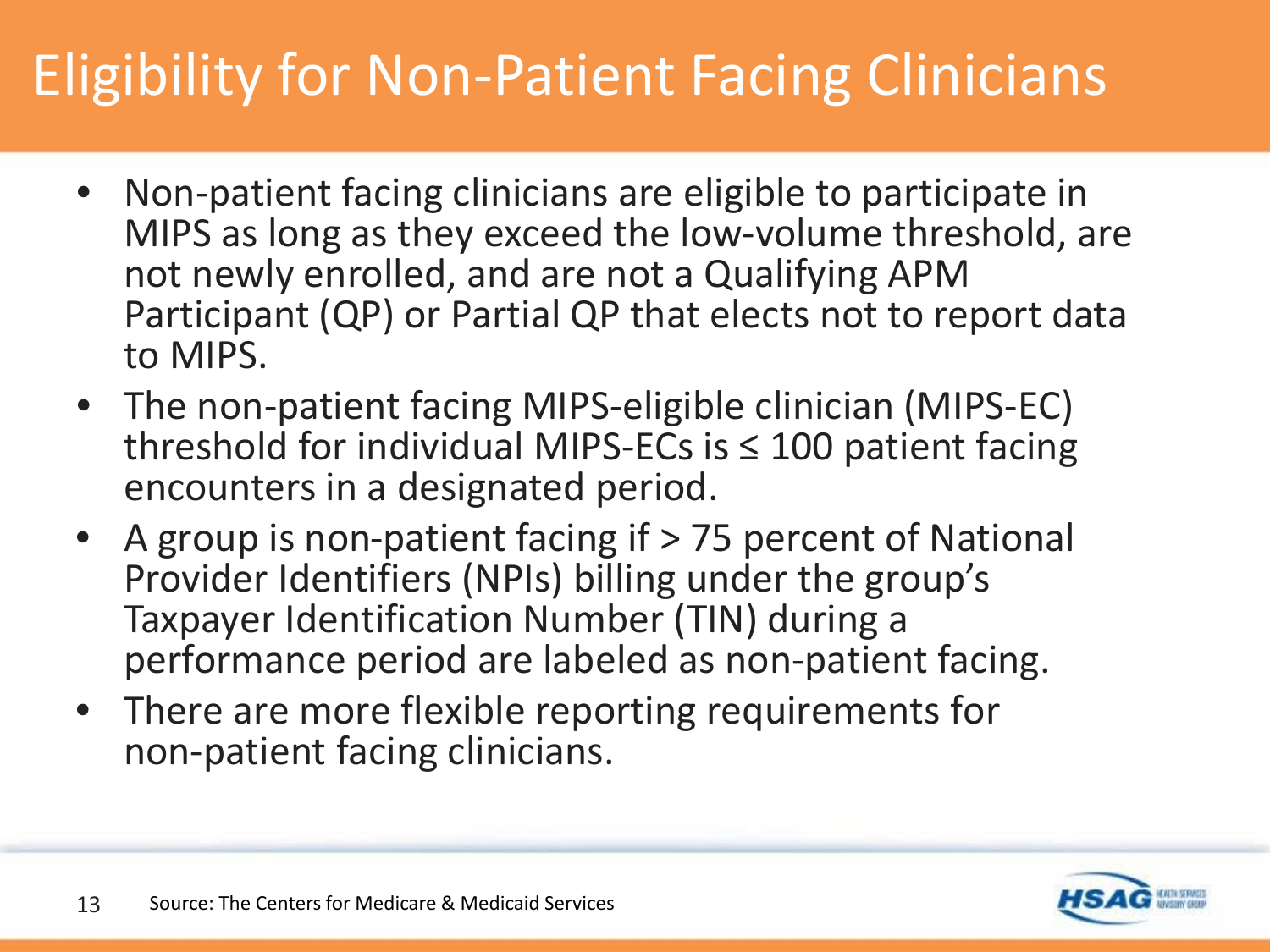## MIPS Eligibility Lookup Tool Available

| Quality Payment Program              |                                                     | Learn About the Program | <b>Explore Measures</b> | <b>Education &amp; Tools</b> |
|--------------------------------------|-----------------------------------------------------|-------------------------|-------------------------|------------------------------|
| How Do I Participate in the Program? | How Do I Participate in Alternative Payment Models? | Am I included in MIPS?  | What Can I Do Now?      |                              |

#### Am I included in MIPS?

To check if you need to submit data to MIPS, enter your 10-digit National Provider Identifier (NPI) number.

If you're exempt from MIPS with the first review, you won't need to do anything else for MIPS this year. If you are included in MIPS, you may be exempt with the second review of eligibility determinations at the end of 2017. Learn more about MIPS eligibility.

#### **National Provider Identifier (NPI)**

Enter an NPI Number

**Check Now** 

Participating in an Alternative Payment Model (APM)? Talk to your Center for Medicare & Medicaid Innovation (CMMI) team or leaders managing your participation. If you need help finding this information, please email us at qpp@cms.hhs.gov or call 1-866-288-8292

#### <https://qpp.cms.gov/learn/eligibility>

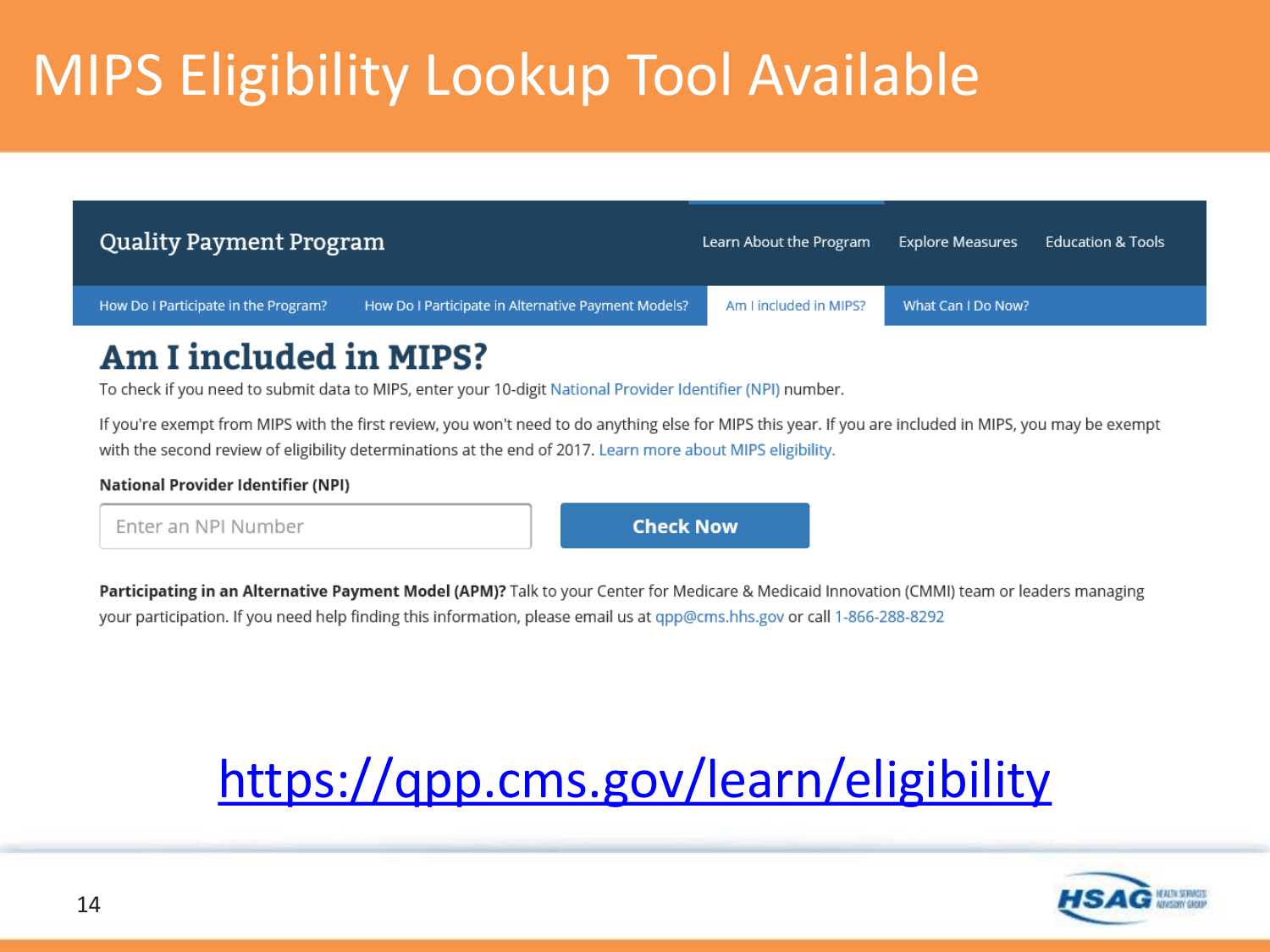## When Does MIPS Officially Begin?



#### **2017 Performance Year**

- Performance period opens January 1, 2017.
- Performance period closes December 31, 2017.
- Clinicians care for patients and record data during the year.

#### **March 31, 2018 Data Submission**

- Deadline for submitting data is March 31, 2018.
- Clinicians are encouraged to submit data early.

#### **Feedback**

- CMS provides performance feedback after data is submitted.
- Clinicians will receive feedback before the start of the payment year.

#### **January 1, 2019 Payment Adjustment**

• MIPS payment adjustments are prospectively applied to each claim beginning on January 1, 2019.

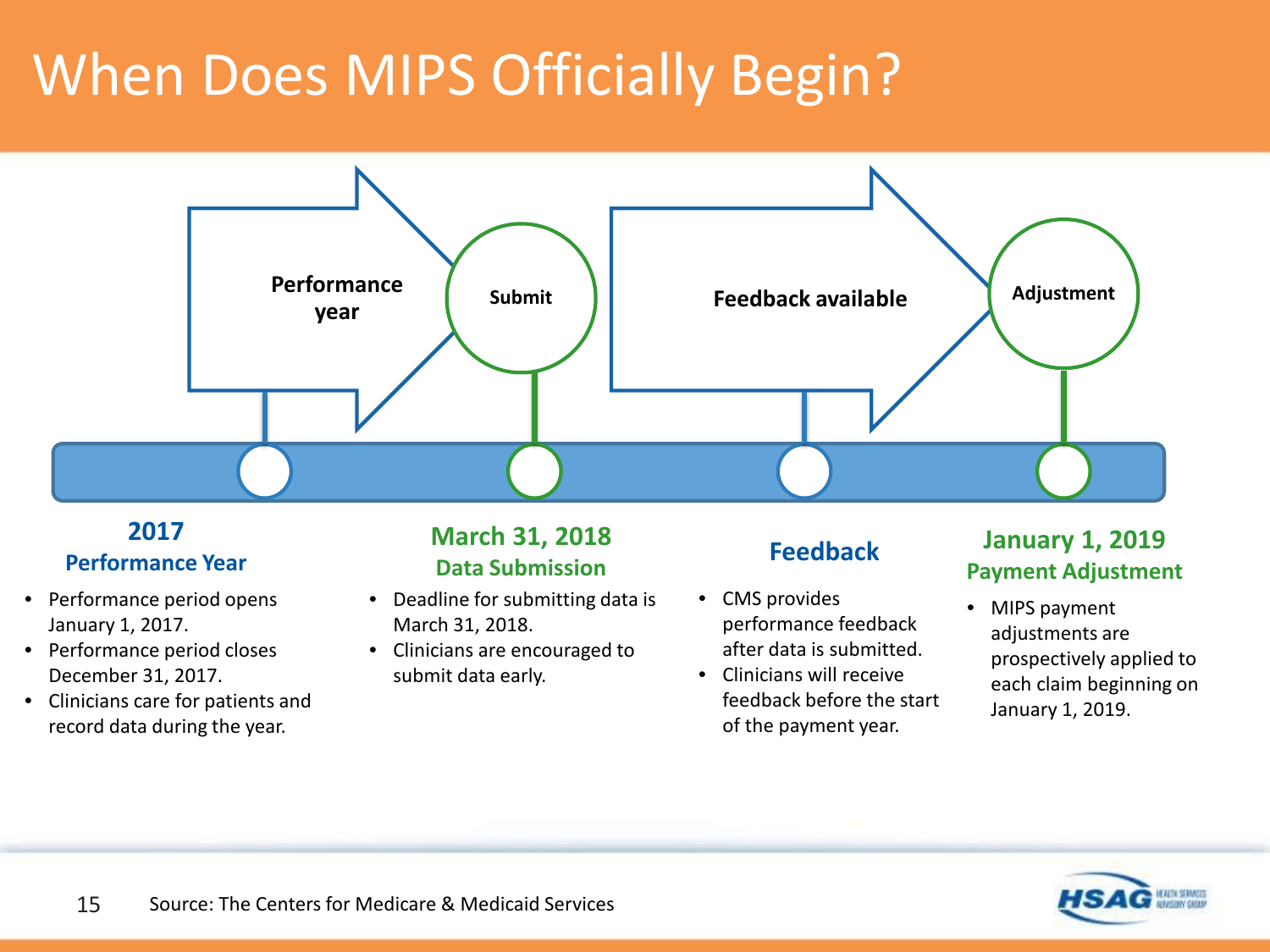# Pick Your Pace for Participation for the Transition Year



**Note: Clinicians do not need to tell CMS which option they intend to pursue.**

**Not participating in the QPP for the Transition Year will result in a negative 4 percent payment adjustment.**

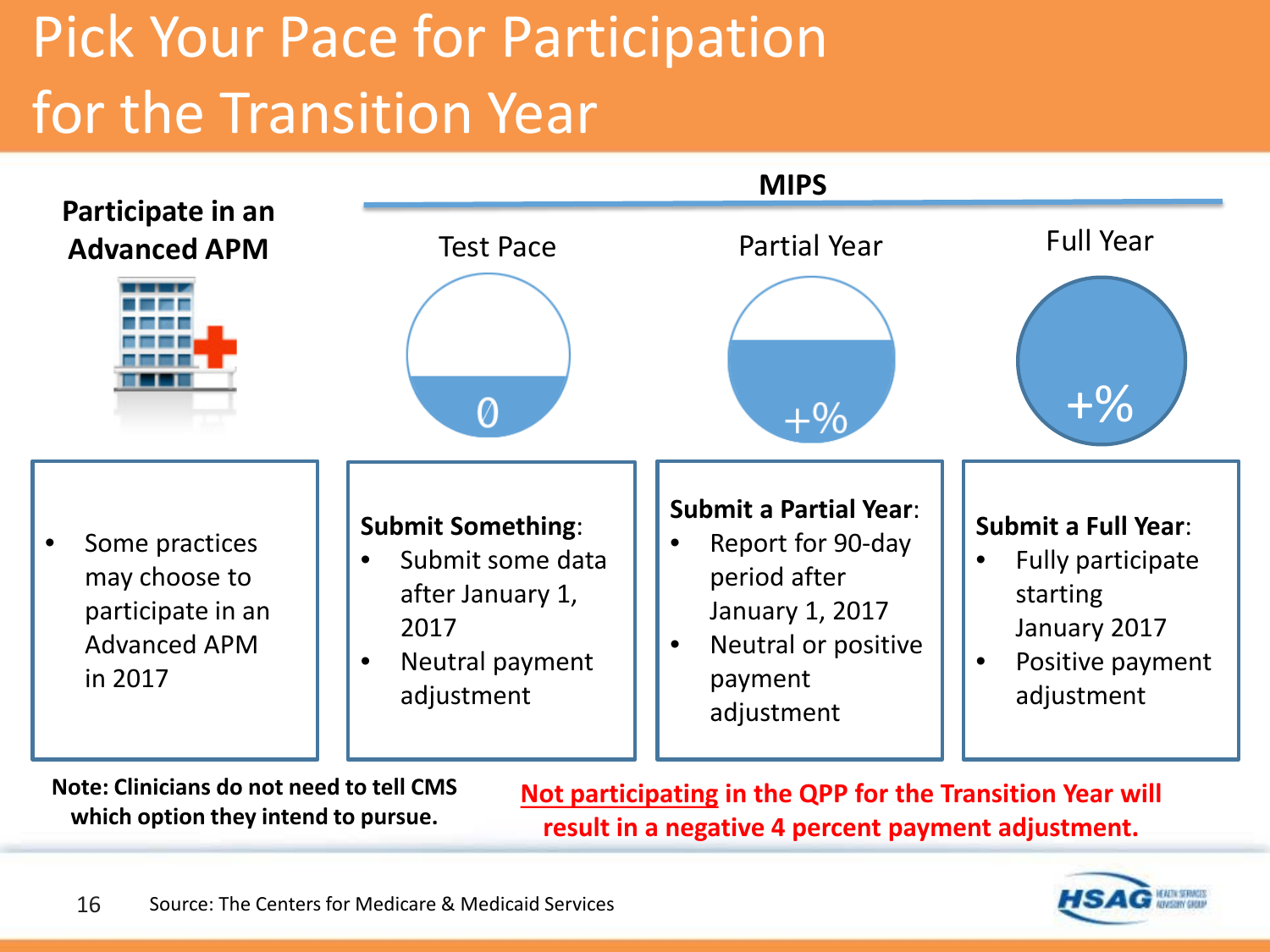You Have Asked: *"What if I do not have any previous reporting experience?"*

CMS has provided options that may reduce participation burden to first-time reporters by:

> Adjusting the low-volume threshold to exclude more individual clinicians and groups

Allowing clinicians to pick their pace of participation for Transition Year 2017 by lowering the performance threshold to avoid a negative adjustment

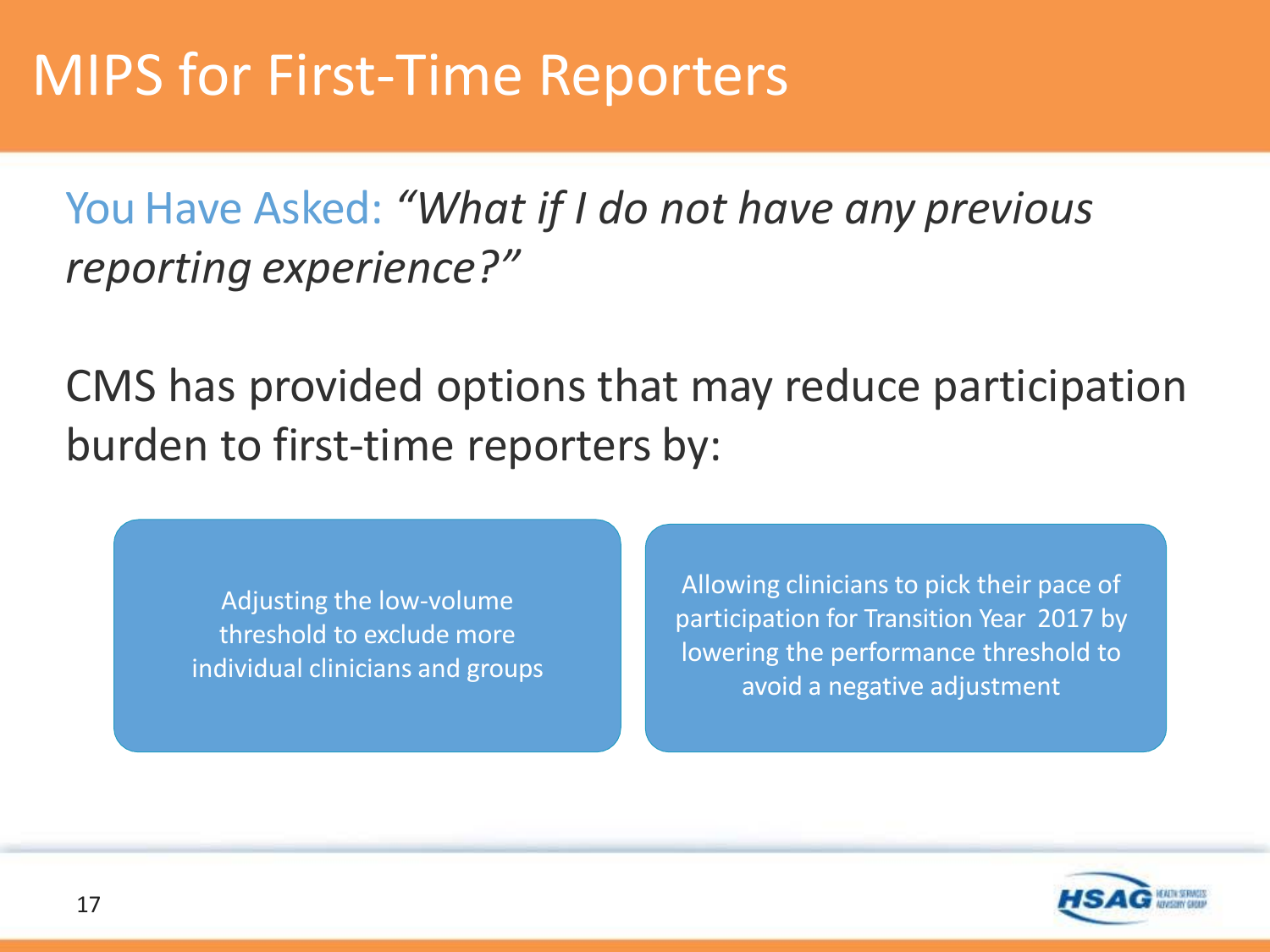## MIPS: Choosing to Test for 2017



record technology (CEHRT) edition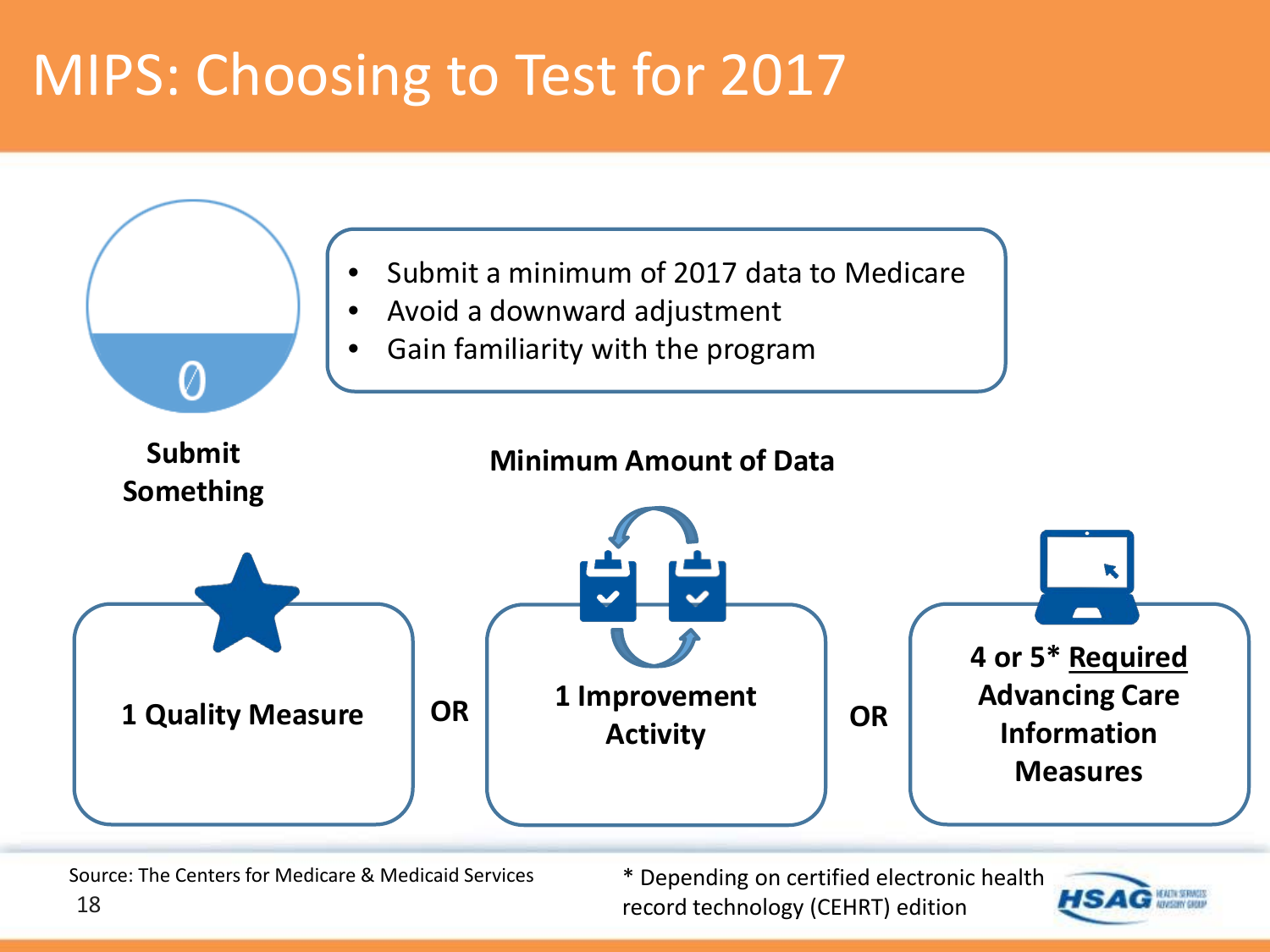### MIPS: Partial Participation for 2017



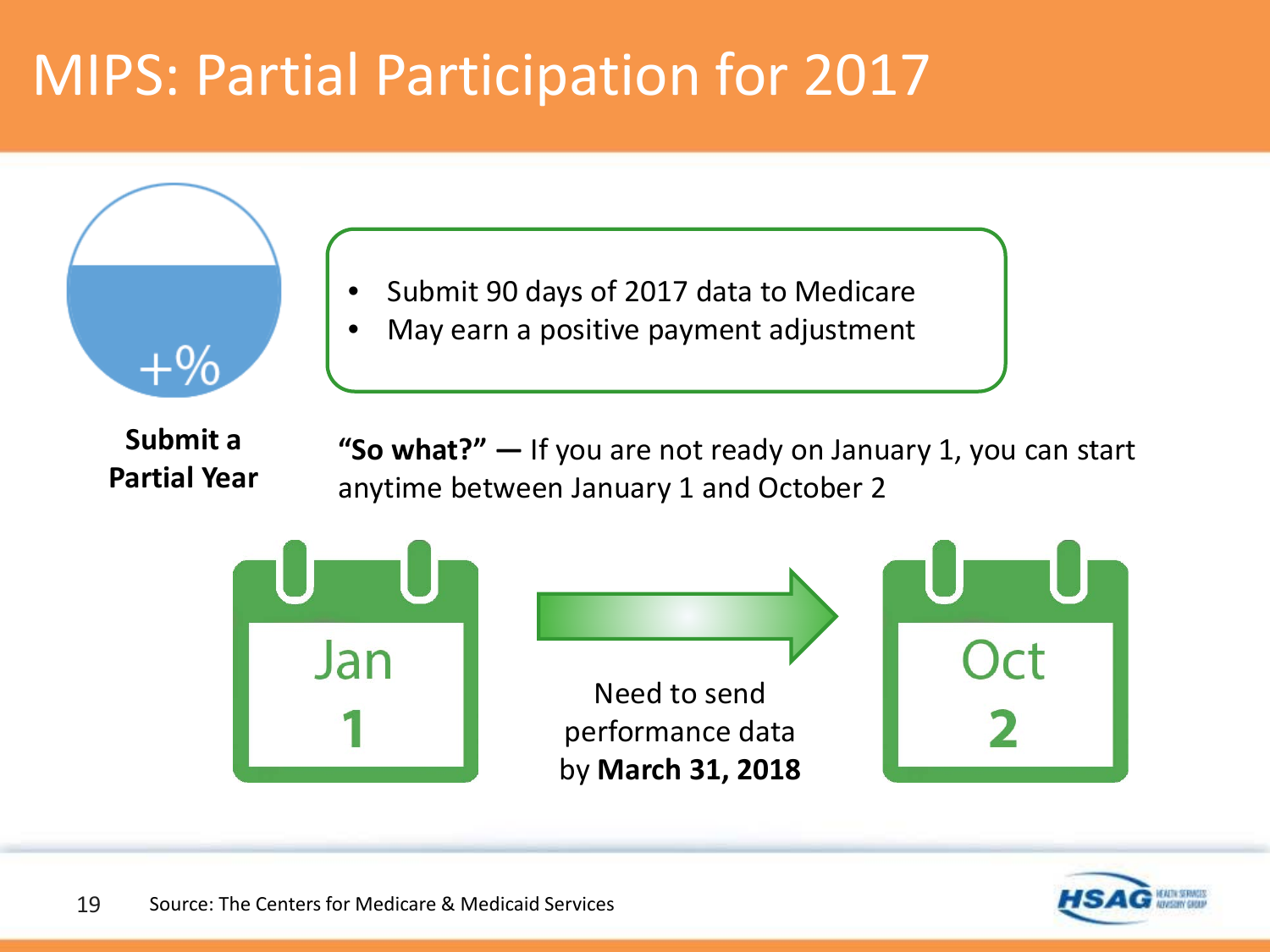### MIPS: Full Participation for 2017



**Submit a Full Year**

- Submit a full year of 2017 data to Medicare
- May earn a positive payment adjustment
- Best way to earn largest payment adjustment is to submit data on all MIPS performance categories

#### **Key takeaway:**

Positive adjustments are based on the performance data on the performance information submitted, not the **amount** of information or **length of time submitted**.

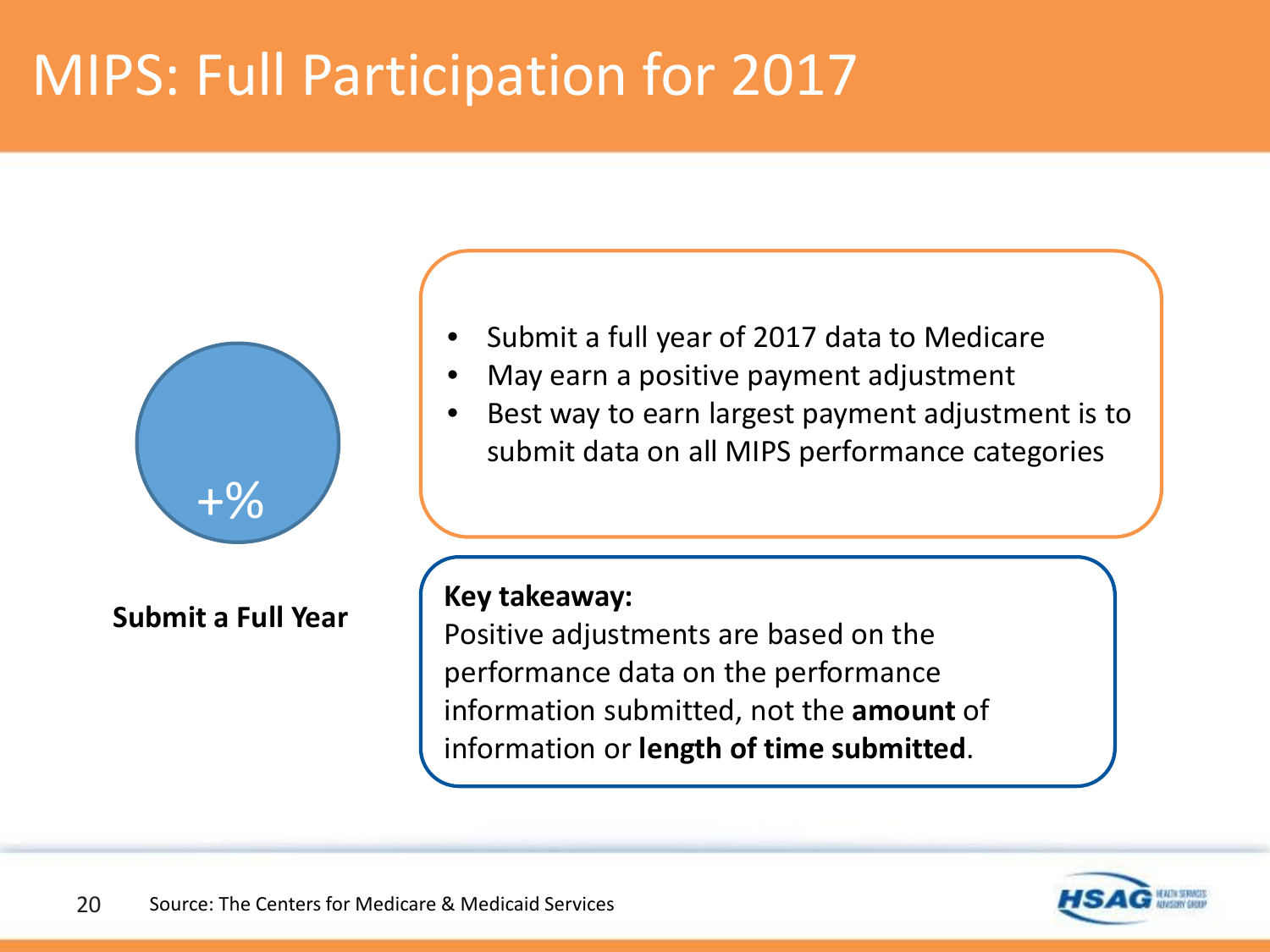### Bonus Payments and Reporting Periods

MIPS payment adjustment is based on data submitted. Clinicians should pick what is best for their practice.



**Submit a Full Year**

#### **Full-year participation**

- Is the best way to get the maximum adjustment
- Gives the most measures to choose from
- Best preparation for the future of the program



**Submit a Partial Year**

**Partial participation (Report for 90 days.)**

• You can still earn the maximum adjustment

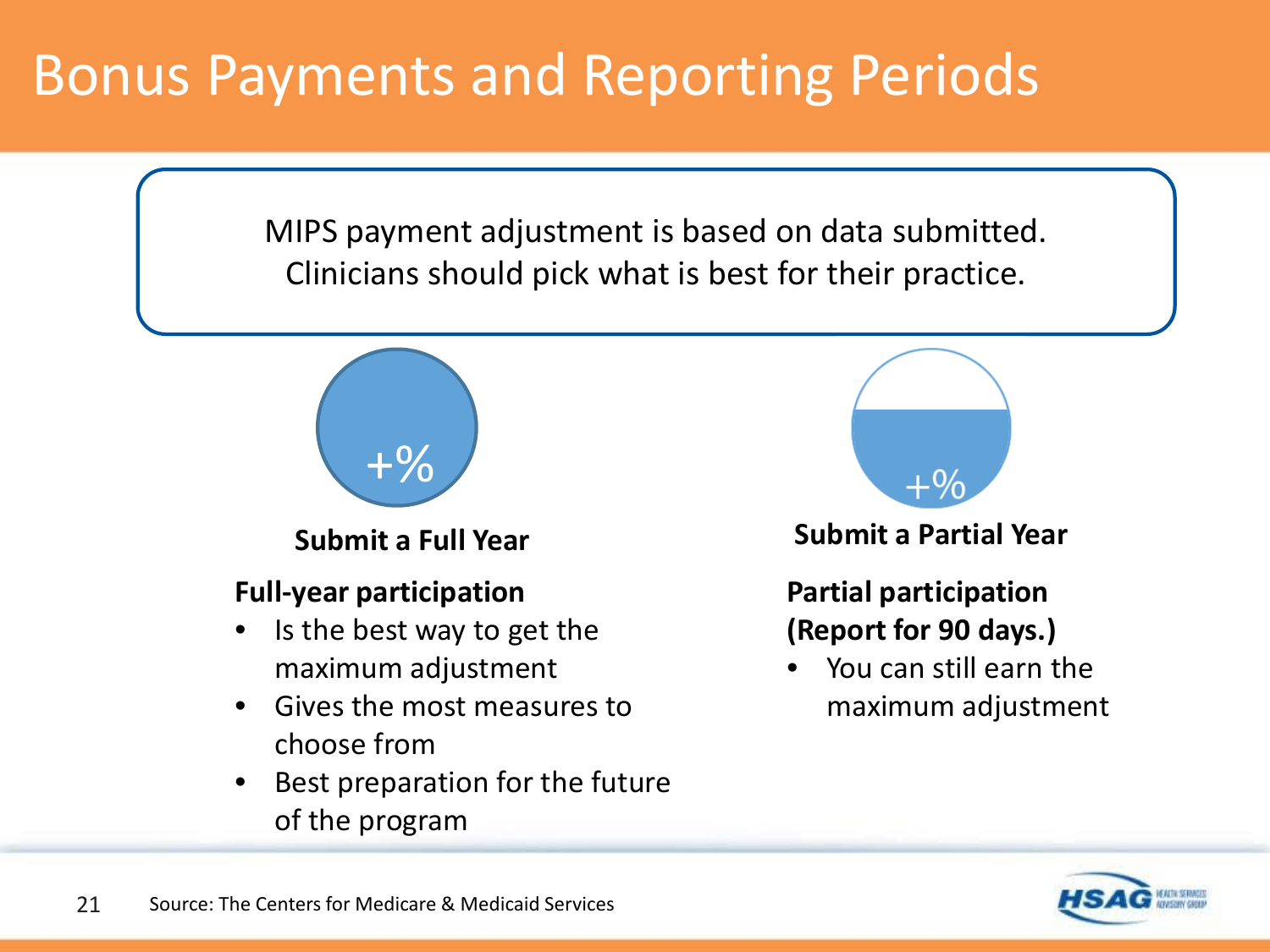## Call to Action: Request No-Cost Assistance



#### Call Us **Fmail Us** 844.472.4227 HSAGQPPSupport@hsag.com

#### **Request the appropriate technical assistance now!**

- *QPP support for practices with 15 or less clinicians under TIN, visit*  <https://goo.gl/MTGhua>
- *QPP support for practices with 16 or more clinicians under TIN, visit*  <https://www.hsag.com/QPPEnroll>

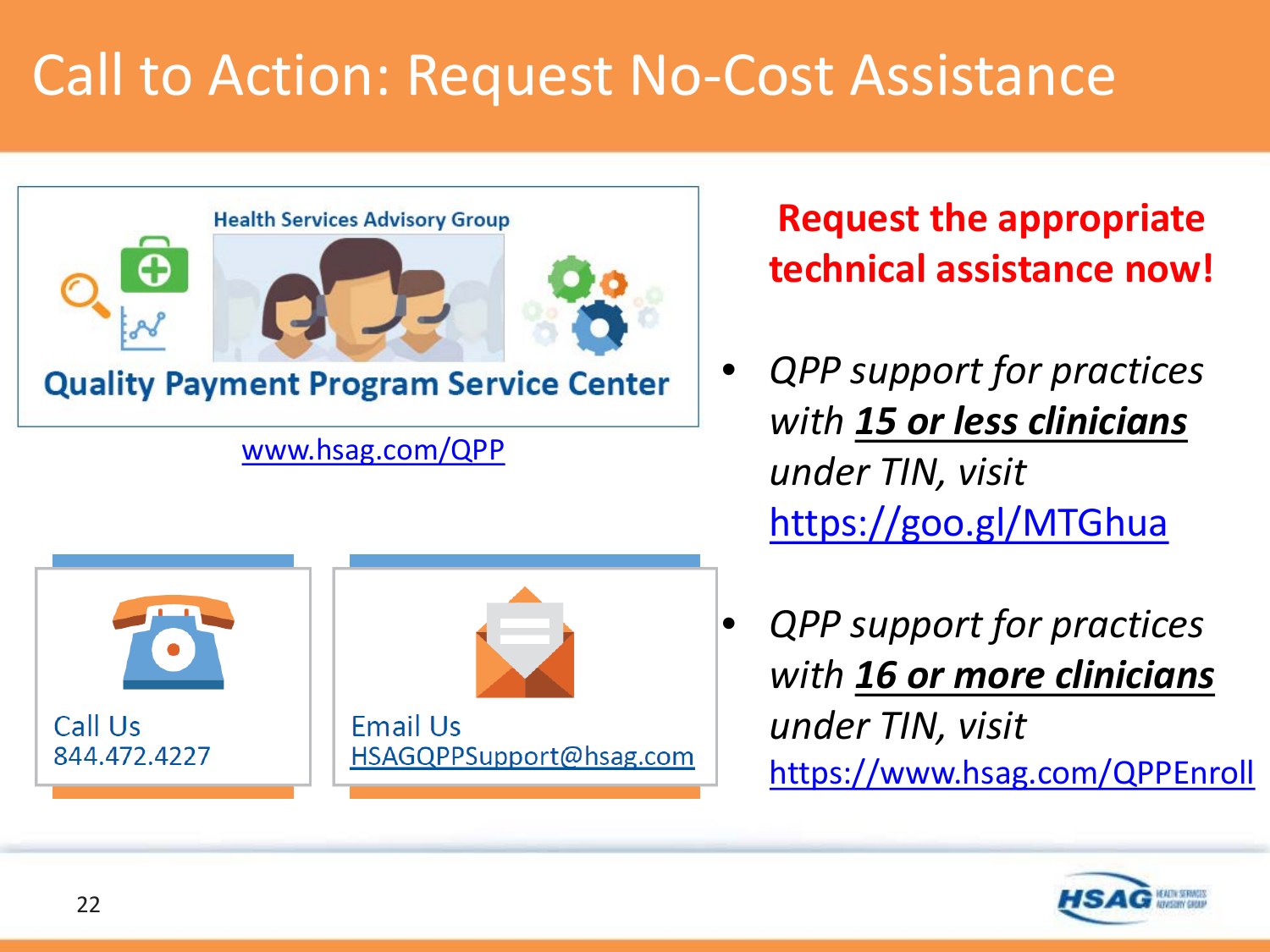# Next Learning Forum Friday Event: June 9, 2017

#### "*Choosing the Best Data Submission Method"*

For event topics and registration information please visit: [www.hsag.com/LFF](http://www.hsag.com/LFF)



*Topics and dates are subject to change, so please check the webpage for up-to-date information.*

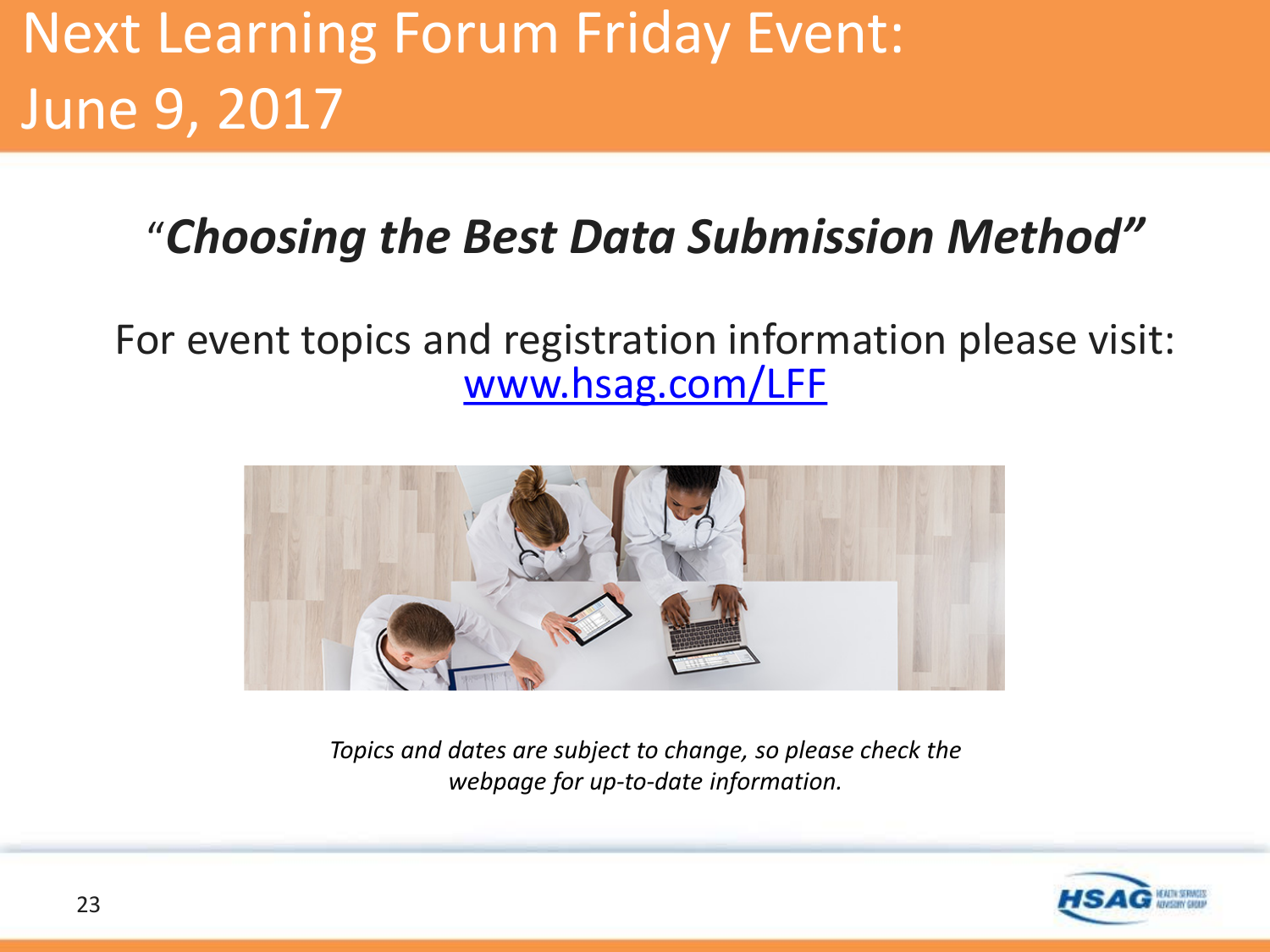

- CMS Quality Payment Program Website-Subscribe to the QPP ListServ [https://qpp.cms.gov](https://qpp.cms.gov/)
- Medicare Learning Network Learning Management System (LMS) https://www.cms.gov/Outreach-and-Education/Medicare-Learning-Network-[MLN/MLNGenInfo/index.html?redirect=/mlngeninfo/](https://www.cms.gov/Outreach-and-Education/Medicare-Learning-Network-MLN/MLNGenInfo/index.html?redirect=/mlngeninfo/)

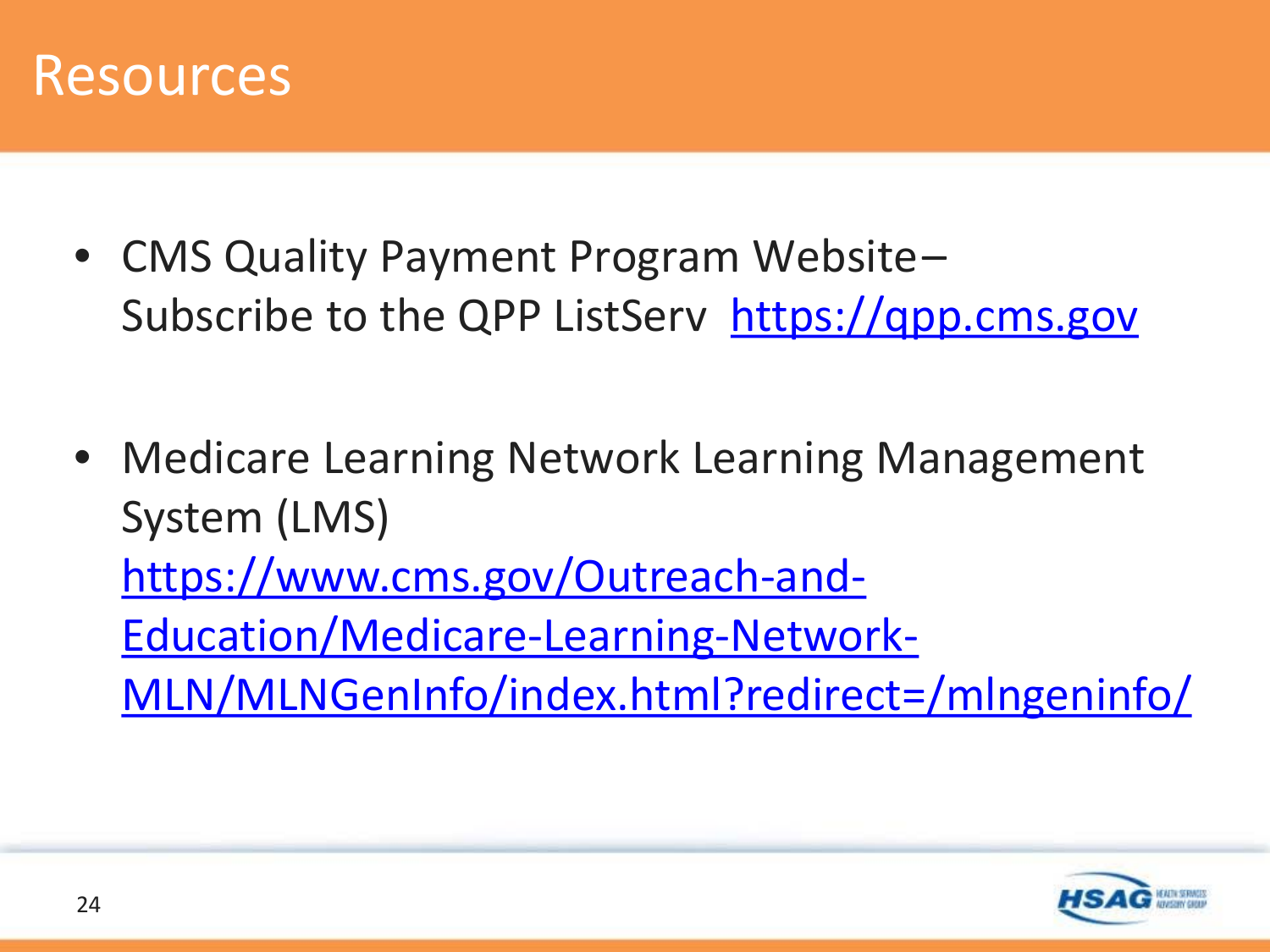



## HSAG QPP Technical Assistance Line Toll free: 1.844.472.4227 Monday–Friday 8–8 p.m. ET

HSAG QPP Email Support: [HSAGQPPSupport@hsag.com](mailto:HSAGQPPSupport@hsag.com)